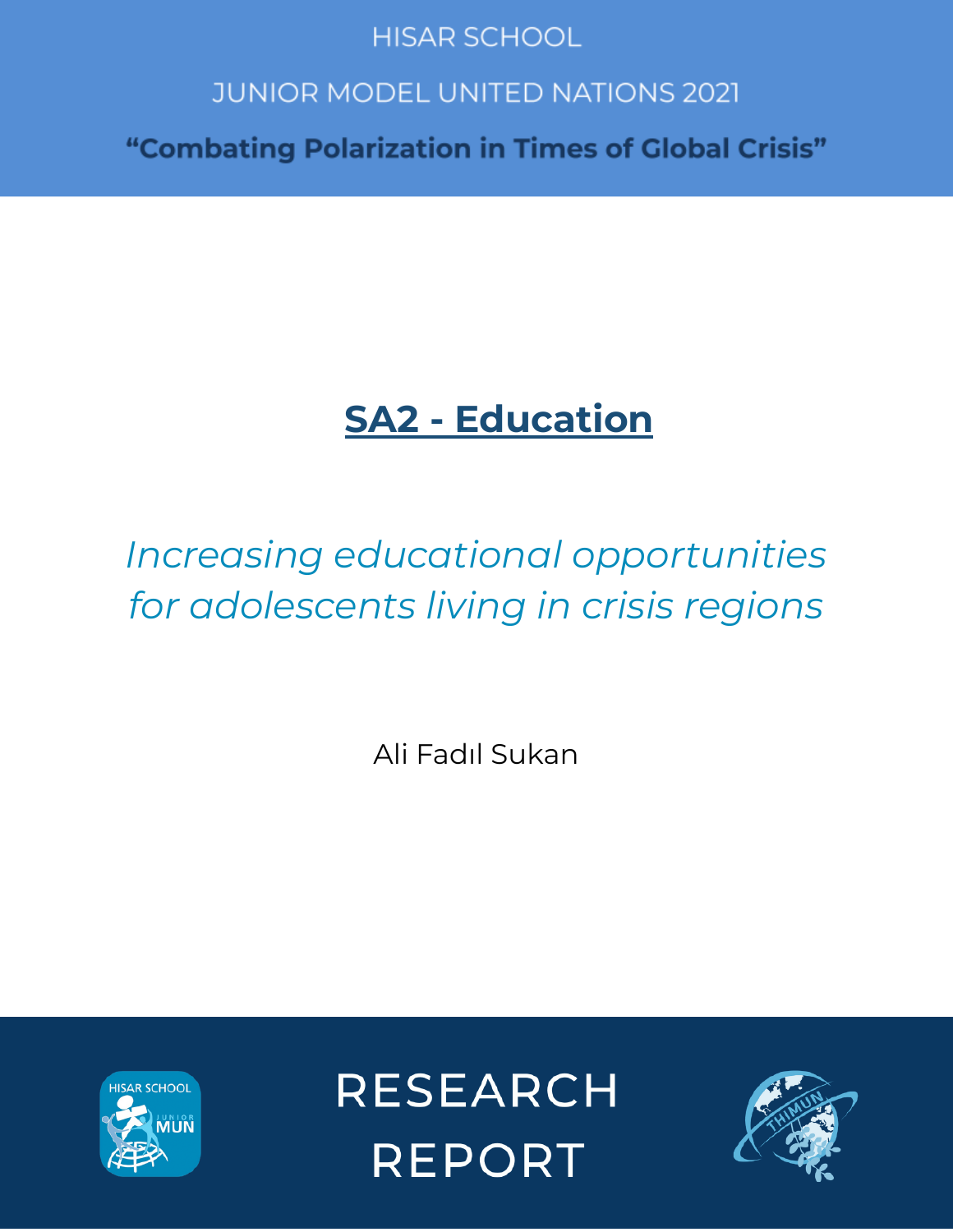**Forum:** SA2 - Education

**Issue:** Increasing educational opportunities for adolescents living in crisis regions

**Student Officer:** Ali Fadıl Sukan - President

#### **Introduction**

Every individual has basic rights such as life, shelter, and food. Education is also another right of each individual, especially children. According to the Universal Declaration of Human Rights, education is a fundamental human right for everyone and should be accessible to people of all status. Unfortunately, not every child has access to the education they deserve, more specifically children in crisis regions. These regions can vary from conflict zones to refugee areas. Due to the lack of control and order, it is harder for governments to keep track of children who are provided education in crisis regions. During times of crisis, adolescents are seen as burdens by society but they must not be overlooked. Even though primary education of young children is very important, the need for better educational opportunities is present.

#### **Definition of Key Terms**

**Conflict Area:** A Conflict Zone is a place in the world where there is an ongoing battle hindering citizens ability to perform vital activities such as attending school.

**Refugee:** Refugees are those who have left war, violence, conflict, or persecution and crossed an international border in search of refuge in another country.

**Exploitation:** The action of making use of and benefiting from resources.

#### **General Overview**

When considering education in crisis areas, the main focus is often on ensuring the widest access possible. But educational content and quality is perhaps equally important for reducing the risk of conflict and promoting democracy and development.

In sub-Saharan Africa, where many countries are experiencing widespread conflict, UNESCO has [calculated](https://en.unesco.org/gem-report/report/2017/accountability-education) that 87 percent of primary and lower-secondary schoolchildren fail to acquire basic literacy skills. UNESCO describes this situation as a "global learning crisis". Good quality education is often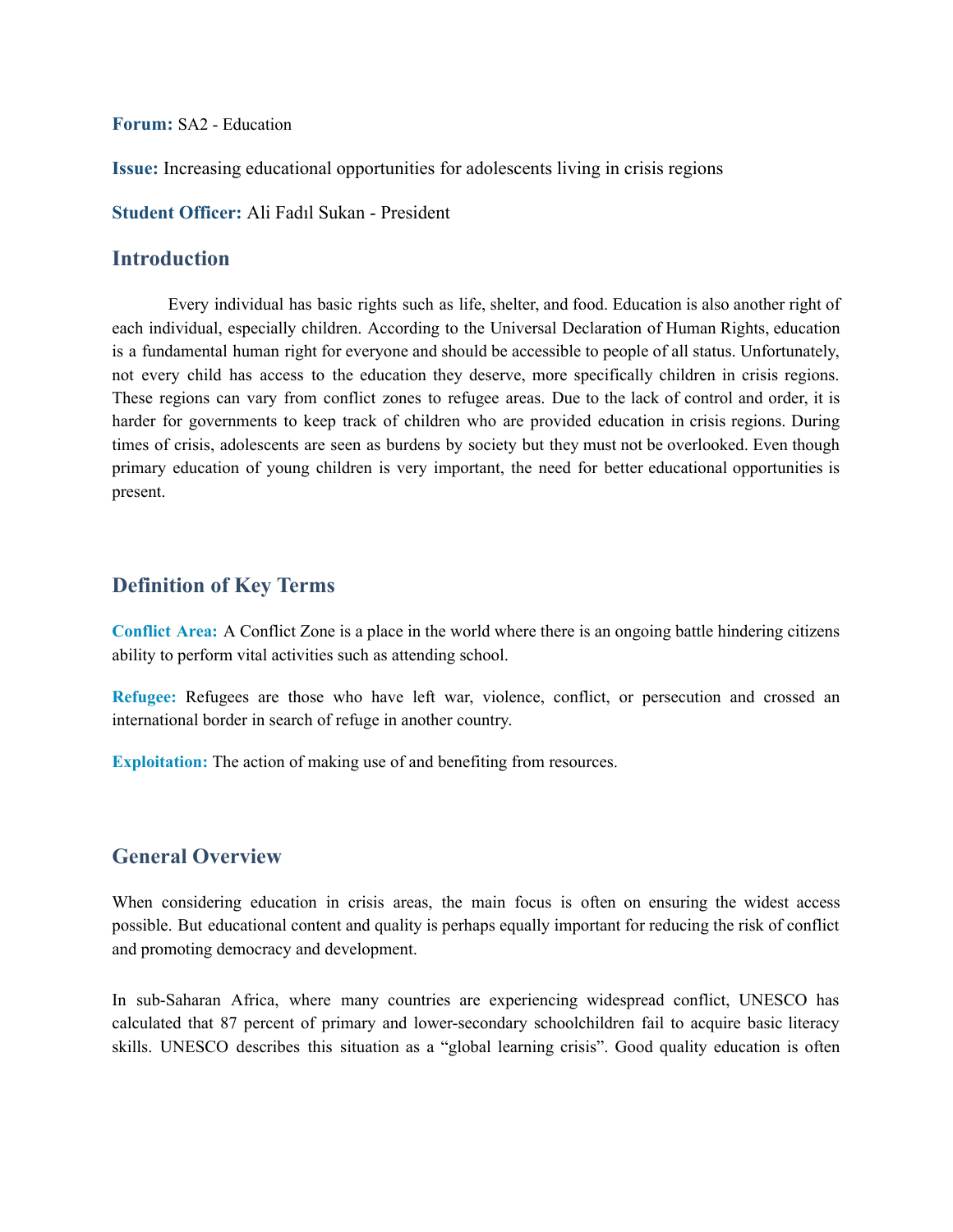linked to factors such as good teaching resources, mother-tongue teaching, and an adequate supply of qualified teachers. All these factors are often in short supply in crisis areas.

If teaching is of low quality, it can create false expectations about job prospects. The contents of textbooks and lessons can have a negative effect on children and teenagers by promoting nationalist ideologies or religious extremism. Such content can widen social divides and increase support for political violence. Accordingly, a greater focus on improving the content and quality of lessons can reduce the risk of conflict.

According to UNICEF, 27 million children are not attending school in conflict zones. The research emphasizes the importance of education for children who have been forced to flee their homes due to violence or natural catastrophes, noting that failure to provide learning opportunities for uprooted children has far-reaching effects for individuals and societies.

Children and teens on the road who have poor levels of education are more vulnerable to exploitation. In a recent poll of young individuals traveling via the Central Mediterranean route to Europe, 90% of those without education reported being exploited, compared to 77% of those with primary education and 75% of those with secondary education.

On the Eastern Mediterranean route, 23% of adolescents without a high school diploma reported exploitation, compared to 20% with a basic school diploma and 14% with a secondary school diploma.

## **Major Parties Involved and Their Views**

**UNICEF:** In 2016, UNICEF assisted 11.7 million children in need. Efforts included delivering formal and non-formal learning opportunities and resources, as well as teacher training and life skills seminars. UNICEF alone covers 45 percent of children in need of emergency education programs. UNICEF is now hosting the secretariat of Education Cannot Wait, which has raised more than US\$113 million from government donors and a private-sector pledge of US\$100 million in both cash and in-kind support.

**The Global Partnership for Education (GPE):** The Global Partnership for Education (GPE) is a non-profit organization dedicated to improving education all around the world. GPE has been establishing programs for youths who are not in school, including programs for conflict-affected communities. These programs include devising methods for identifying the number of children who are absent from school and determining the primary impediment to education. GPE also performs assessments in order to develop strategies and plans to promote education within the governments of specific nations, as well as to engage in interaction with local education groups. The discussion between local education groups lends support to educational promotion decisions.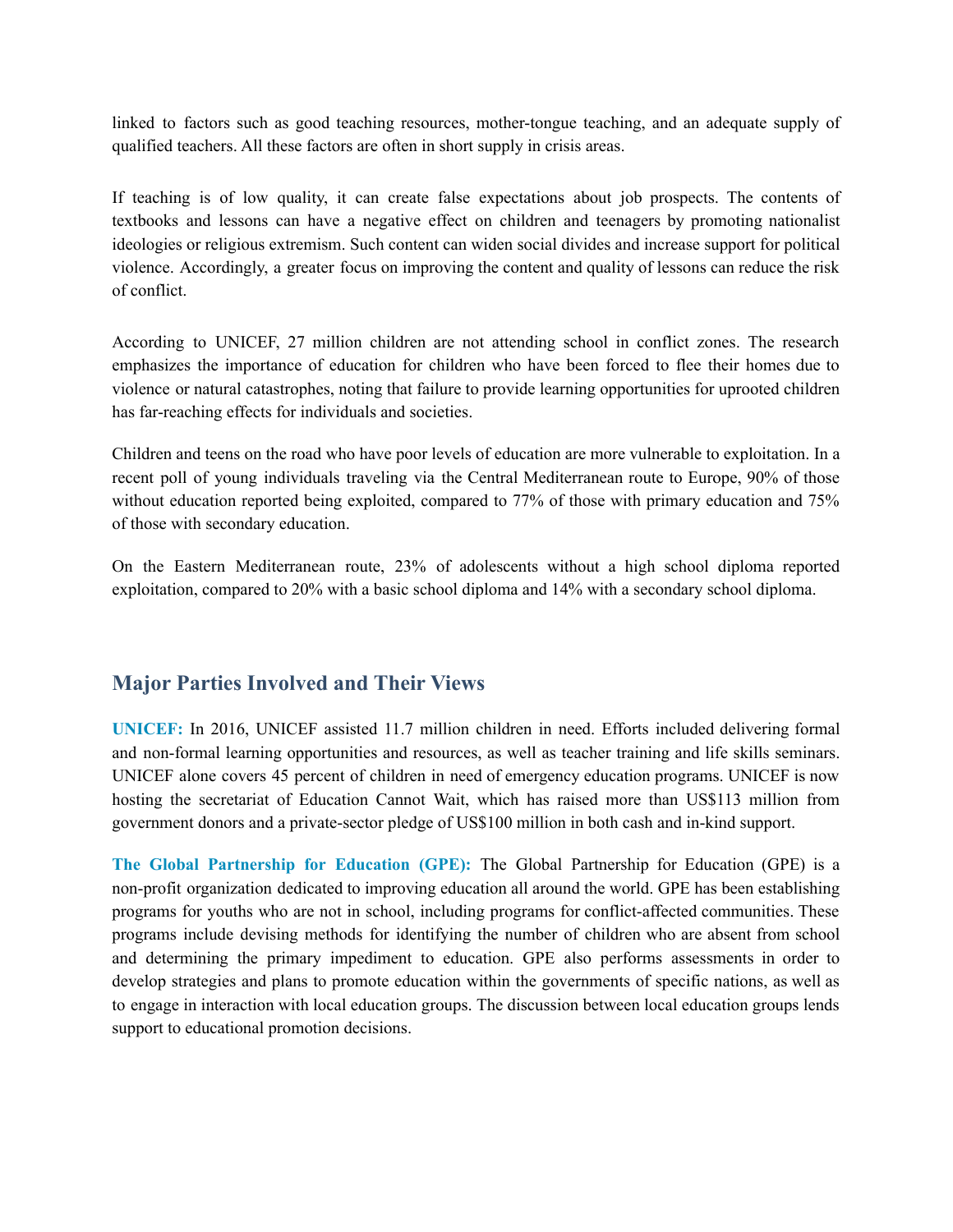**Global Coalition to Protect Education from Attack (GCPEA):** GCPEA is a one-of-a-kind inter-agency collaboration that was founded in 2010 to address the issue of targeted attacks on educational institutions during armed conflict.

**Nigeria:** There are always dramatic educational inequalities between different groups in conflict areas. Typically, access to education is worse for girls, ethnic and religious minorities, the poorest children, former child soldiers and refugee or internally-displaced children. In [Nigeria](https://www.prio.org/Publications/Publication/?x=10661), Christian women in the south have more than triple the years of education of Muslim women in the north.

**Norway:** Through the new resolution on protecting classrooms from conflict, Norway is also furthering its efforts in relation to the UN's Women, Peace and Security agenda. Educating girls contributes to economic [development](http://disde.minedu.gob.pe/bitstream/handle/20.500.12799/4481/What%20Works%20in%20Girl%C2%B4s%20Education%20evidence%20for%20the%20World%C2%B4s%20Best%20Investment.pdf?sequence=1&isAllowed=y) and can also increase girls' and women's ability to meaningfully participate and have an influence in peace-building and democratic processes. Measures to boost girls' access to education could include ensuring the provision of safe toilet facilities at schools, safe routes to and from schools, and female teachers and role models.

#### **Treaties and Events**

In 2007, UNESCO commissioned a research titled Education Under Attack. The goals of this groundbreaking effort were to describe the frequency of attacks on schools, teachers, and students, as well as to draw attention to the necessity for coordinated action to put a stop to them.

Unicef Guidance Note 2012 ''Engaging Adolescents in Conflict Analysis''

UN Security Council Resolution 2601 (2021) about Protection of Education in Conflict

Human Rights Council resolution 36/12, World Programme for Human Rights Education, A/HRC/RES/36/12 (28 September 2017)

#### **Evaluation of Previous Attempts to Resolve the Issue**

Some strategies for improving education in war zones in African countries include involving and coordinating United Nations agencies, non-governmental organizations, and local governments to respond to conflicts and promote education. Another strategy to improve education in war zones is to develop youth-led initiatives that promote nonviolence and tolerance. Promoting peace among youngsters will motivate students to pursue an education while also teaching them how to foster peace for future generations. UNICEF, UNESCO and other Un organs have been working on this issue previously but due to the current situation it could be stated that those mentioned attempts were unsuccessful. The increasing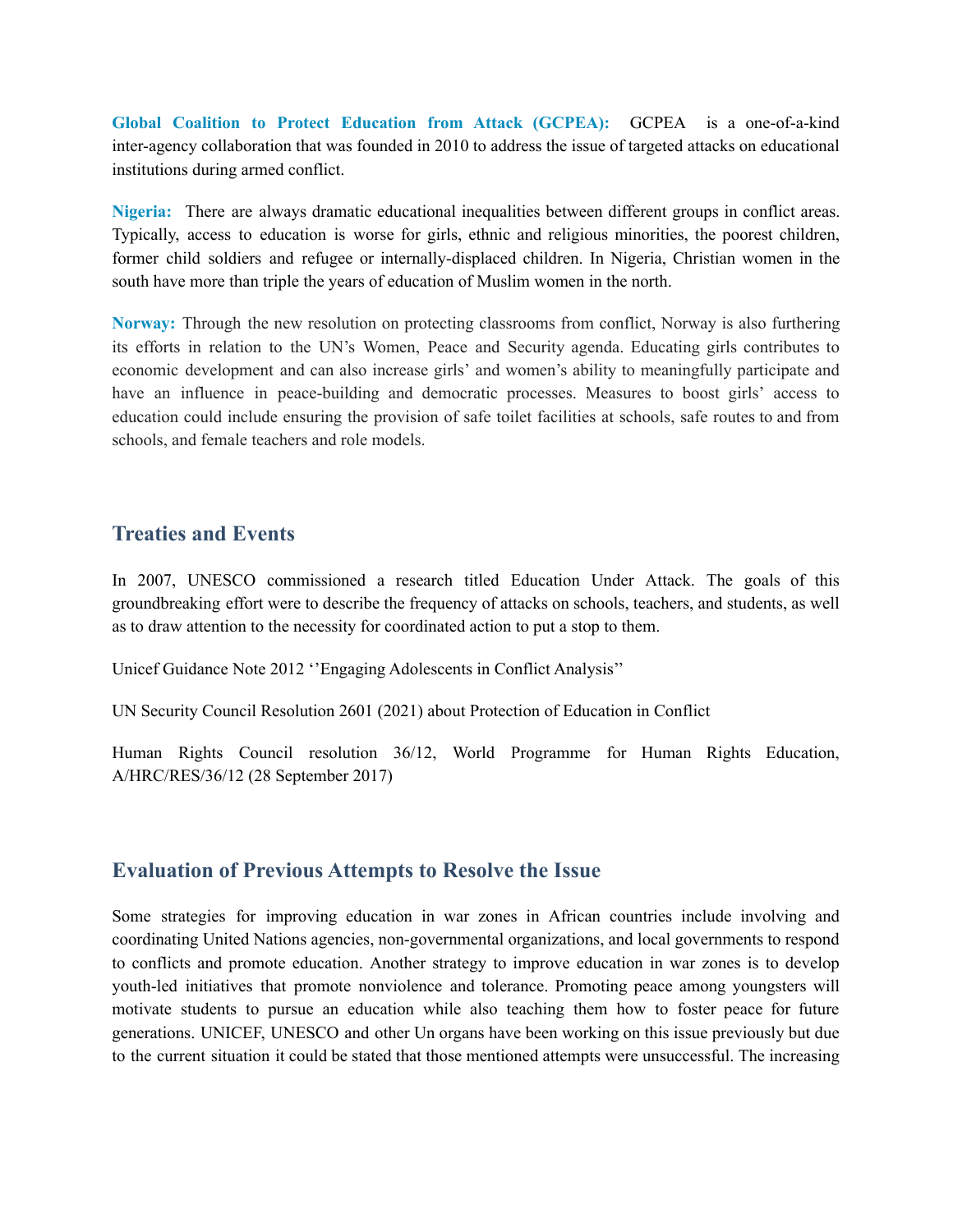tensions in conflict areas, lack of qualified officials, insufficient funding were the main reasons of the failure while solving the issue.

### **Possible Solutions**

Delegates must keep in mind that mostly the countries in need of education are LEDCs. While proposing solutions regarding the issue, the fact that most countries in conflicted areas don't have access to most resources.

With that being said, one of the solutions to the situation might be offering the parties of the conflict neutral zones in which children may experience normal education.

Also, economical aid to LEDC countries in order to form a necessary budget for a proper and secured educational environment can be a good solution. Other than that, the education quality should be augmented by developing the educational vision of countries with the aid of UN. Training teachers and implementing information and communication technologies with necessary infrastructure would highly benefit the solution process of the issue in hand.

Another solution that may be presented is integrating the UN personnel better to the situation. That way no matter the extent of the conflict at hand, children may continue their education even as refugees sometimes.

### **Bibliography**

Project, Borgen. "How to Improve Education for Conflict Areas in Africa." The Borgen Project, 15 Nov. 2019, borgenproject.org/improve-education-for-conflict-areas-africa."Protecting Education from Attack." UNESCO, 21 Jan. 2016, en.unesco.org/themes/protecting-attack."Protecting Education From Attack." UNESCO, protectingeducation.org. Accessed 9 Feb. 2022.United Nations High Commissioner for Refugees. "What Is a Refugee?" UNHCR, www.unhcr.org/what-is-a-refugee.html. Accessed 9 Feb. 2022.

"The Education Crisis: Being in School Is Not the Same as Learning." *World Bank*, www.worldbank.org/en/news/immersive-story/2019/01/22/pass-or-fail-how-can-the-world-do-its-homew ork.

*Google Search*, Google, www.google.com/search?q=united%2Bnations&rlz=1C1OPRA\_enTR727TR727&oq=united%2Bnat&aq